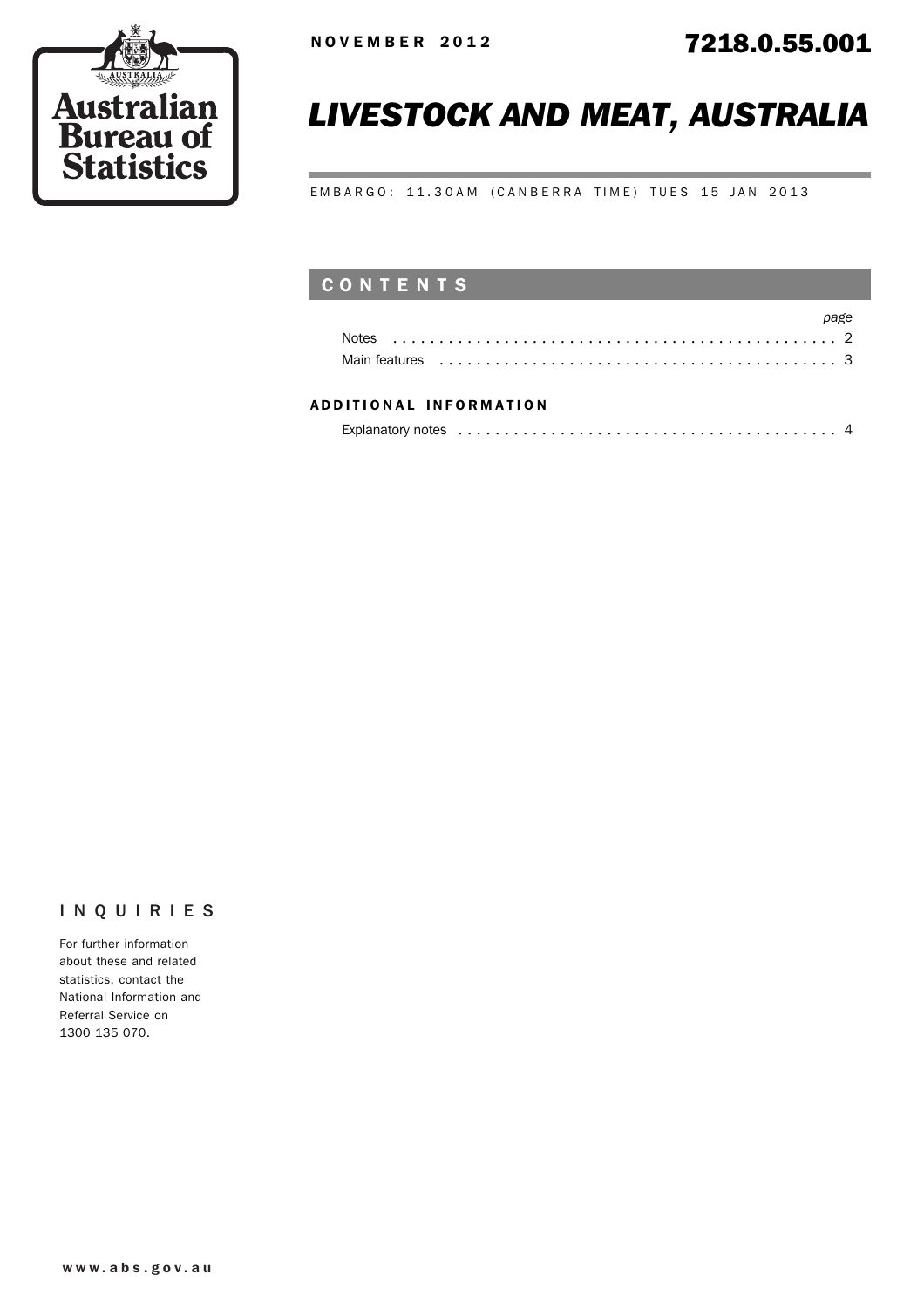## NOTES

| FORTHCOMING ISSUES  | <b>ISSUE</b>                                      | <b>RELEASE DATE</b>                                                                                                                                                                                                                                                                                                                                                                                                                                                                                                                                                                                                                                                                                     |
|---------------------|---------------------------------------------------|---------------------------------------------------------------------------------------------------------------------------------------------------------------------------------------------------------------------------------------------------------------------------------------------------------------------------------------------------------------------------------------------------------------------------------------------------------------------------------------------------------------------------------------------------------------------------------------------------------------------------------------------------------------------------------------------------------|
|                     | December 2012                                     | 6 February 2013                                                                                                                                                                                                                                                                                                                                                                                                                                                                                                                                                                                                                                                                                         |
|                     | January 2013                                      | 8 March 2013                                                                                                                                                                                                                                                                                                                                                                                                                                                                                                                                                                                                                                                                                            |
|                     | February 2013                                     | 10 April 2013                                                                                                                                                                                                                                                                                                                                                                                                                                                                                                                                                                                                                                                                                           |
|                     |                                                   |                                                                                                                                                                                                                                                                                                                                                                                                                                                                                                                                                                                                                                                                                                         |
| <b>INTRODUCTION</b> |                                                   | This publication presents statistics on livestock slaughterings and meat production.<br>These statistics are based on a monthly collection from abattoirs and other major<br>slaughtering establishments and include estimates of animals slaughtered by country<br>butchers and other small slaughtering establishments. More detailed information on this<br>series can be obtained by referring to the Australian Bureau of Statistics (ABS) quarterly<br>publication, Livestock Products, Australia (cat. no. 7215.0).<br>Additional time series spreadsheets containing state/territory and national data are<br>available from the Downloads tab for this publication. These spreadsheets contain |
|                     |                                                   | original, seasonally adjusted and trend estimates for slaughtering and meat production                                                                                                                                                                                                                                                                                                                                                                                                                                                                                                                                                                                                                  |
|                     |                                                   | for bulls, bullocks and steers, cows and heifers, cattle (excluding calves), calves, sheep,                                                                                                                                                                                                                                                                                                                                                                                                                                                                                                                                                                                                             |
|                     | lambs and pigs.                                   |                                                                                                                                                                                                                                                                                                                                                                                                                                                                                                                                                                                                                                                                                                         |
| INQUIRIES           | Information and Referral Service on 1300 135 070. | For further information about these and related statistics, contact the National                                                                                                                                                                                                                                                                                                                                                                                                                                                                                                                                                                                                                        |
| ABBREVIATIONS       | Australian Bureau of Statistics<br><b>ABS</b>     |                                                                                                                                                                                                                                                                                                                                                                                                                                                                                                                                                                                                                                                                                                         |
|                     | ARIMA autoregressive integrated moving average    |                                                                                                                                                                                                                                                                                                                                                                                                                                                                                                                                                                                                                                                                                                         |
|                     | number<br>no.                                     |                                                                                                                                                                                                                                                                                                                                                                                                                                                                                                                                                                                                                                                                                                         |
|                     | tonne<br>t                                        |                                                                                                                                                                                                                                                                                                                                                                                                                                                                                                                                                                                                                                                                                                         |
|                     |                                                   |                                                                                                                                                                                                                                                                                                                                                                                                                                                                                                                                                                                                                                                                                                         |

Brian Pink Australian Statistician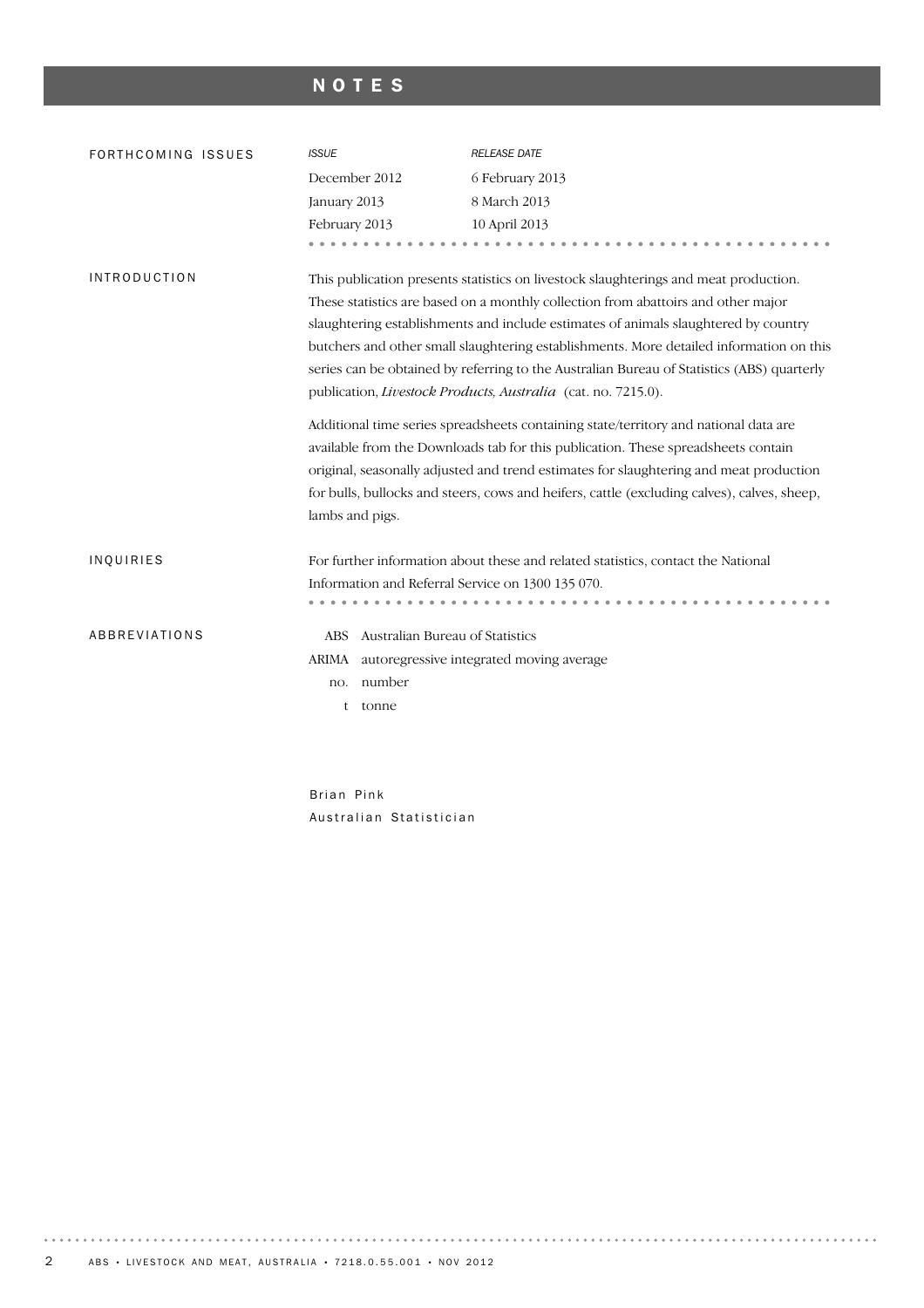## **MAIN FEATURES**

LIVESTOCK

. . . . . . . . . .

In November 2012, the trend estimate for cattle slaughterings increased by 1% to 635 thousand.

Calf slaughterings increased by 2% to 52 thousand in November 2012.

In November 2012, the trend estimate for sheep slaughterings increased by 2% to 579 thousand.

Lamb slaughterings remained steady at 1.7 million in November 2012.

The trend estimate for pig slaughterings increased by 1% to 397 thousand in November 2012.

#### LIVESTOCK SLAUGHTERED, AUSTRALIA, NOVEMBER 2012

*Seasonally*

|           | Original | <u>ocusonumy</u><br>Adjusted | Trend   |
|-----------|----------|------------------------------|---------|
|           | no.      | no.                          | no.     |
| Cattle(a) | 694 947  | 635 680                      | 635 303 |
| Calves    | 35 031   | 52 576                       | 52 155  |
| Sheep     | 761939   | 558 225                      | 579 324 |
| Lambs     | 1945892  | 1726388                      | 1665173 |
| Pigs      | 393 882  | 399 403                      | 397 289 |
|           |          |                              |         |
|           |          |                              |         |

(a) Excludes calves

MEAT

. . . . . . . . . .

In November 2012, the trend estimate for beef production increased by 1% to 182 thousand tonnes.

Veal production increased by 2% in November 2012 to 3 thousand tonnes.

In November 2012, the production of mutton increased by 2% to 13 thousand tonnes.

Lamb production in November 2012 decreased by 1% to 36 thousand tonnes.

The trend estimate for production of pig meat in November 2012 increased by 1% to 30 thousand tonnes.

#### MEAT PRODUCED, AUSTRALIA, NOVEMBER 2012

|          | Original | Seasonally<br>Adjusted | Trend   |
|----------|----------|------------------------|---------|
|          | t        | t                      | t       |
| Beef     | 201 074  | 182 981                | 182 003 |
| Veal     | 2873     | 3 2 1 0                | 3 1 9 1 |
| Mutton   | 18 129   | 12 955                 | 13 177  |
| Lamb     | 41928    | 37 579                 | 36 278  |
| Pig meat | 29 0 20  | 30 000                 | 29 679  |
|          |          |                        |         |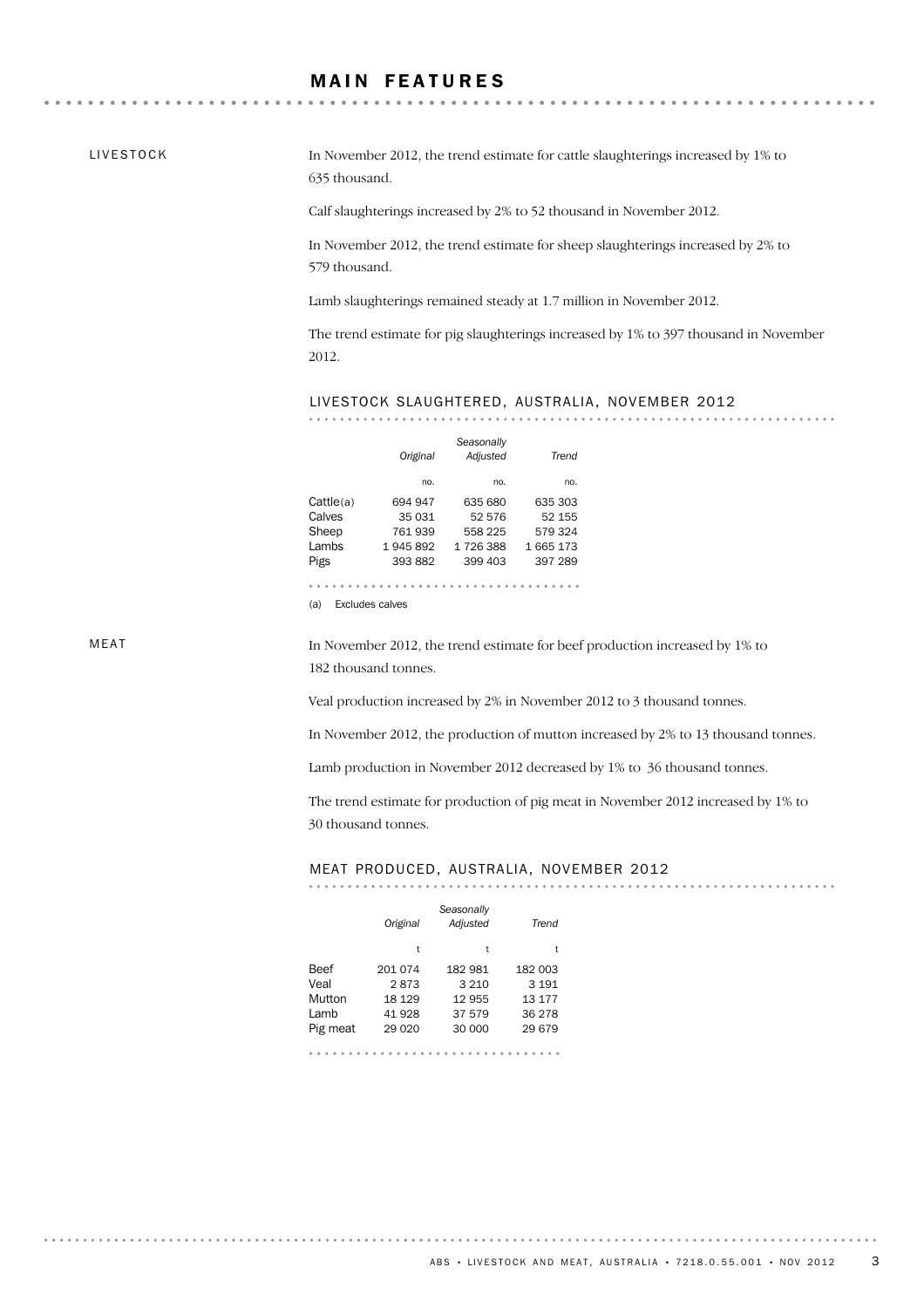#### EXPLANATORY NOTES

#### INTRODUCTION

SEASONAL ADJUSTMENT

1 This publication presents statistics on livestock slaughterings and meat production. These statistics are based on a monthly collection from abattoirs and other major slaughtering establishments and include estimates of animals slaughtered by country butchers and other small slaughtering establishments. More detailed information on this series can be obtained by referring to the Australian Bureau of Statistics (ABS) quarterly publication, *Livestock Products, Australia* (cat. no. 7215.0).

2 From July 2010, on-farm slaughter was no longer included in estimates of livestock slaughterings or meat production. Historical data back to July 2007 were revised for all series. Calf and pig definitions were also aligned to current industry standards.

3 In October 2010, a coverage exercise was undertaken to refresh the sample frame used in the Livestock Slaughtered collection. The coverage exercise also enabled review of the constant factor applied to monthly slaughter and meat production estimates to account for the activities of small abattoirs. Together these activities serve to ensure the ongoing quality of estimates produced from this collection.

4 From October 2010, estimates of livestock slaughter and meat production included in this and the related publication*, Livestock Products, Australia* (cat. no. 7215.0) reflect sample frame revisions and updates to the constant arising from the coverage exercise.

5 These changes have had only a minor impact on estimates and on comparability of data over time.

6 Further information on the October 2010 coverage exercise and related impacts can be obtained by contacting the Rural Environment and Agriculture Statistics Branch on (03) 6222 5940.

7 Red meat is shown in carcass weight and excludes offal.

8 Care should be taken when using this information as the figures only relate to slaughterings for human consumption and do not include animals condemned, slaughtered for pet food or those killed for boiling down.

9 The figures in this publication have been rounded. As a result, discrepancies may occur between sums of the component items and totals.

**10** Seasonal adjustment is a means of removing the estimated effects of normal seasonal variation from the series so that the effects of other influences can be more clearly recognised.

**11** In the seasonal adjustment of the livestock estimates, account has been taken of both normal seasonal factors and 'trading day' effects, where significant. Seasonal adjustment does not remove from the series the effect of irregular influences (e.g. abnormal weather, industrial disputes).

12 In this publication, the seasonally adjusted estimates are produced by the concurrent seasonal adjustment method which takes account of the latest available original estimates. This method improves the estimation of seasonal factors and, therefore, the seasonally adjusted and trend estimates for the current and previous months. As a result of this improvement, revisions to the seasonally adjusted and trend estimates will be observed for recent periods. A more detailed review is conducted annually.

13 For further information, see *Time Series Analysis Frequently Asked Questions, 2003* (cat. no. 1346.0.55.002).

14 From September 2007, improved methods of producing seasonally adjusted estimates, focused on the application of Autoregressive Integrated Moving Average (ARIMA) modelling techniques, were implemented. The ARIMA modelling technique can be used to extend original estimates beyond the end of a time series.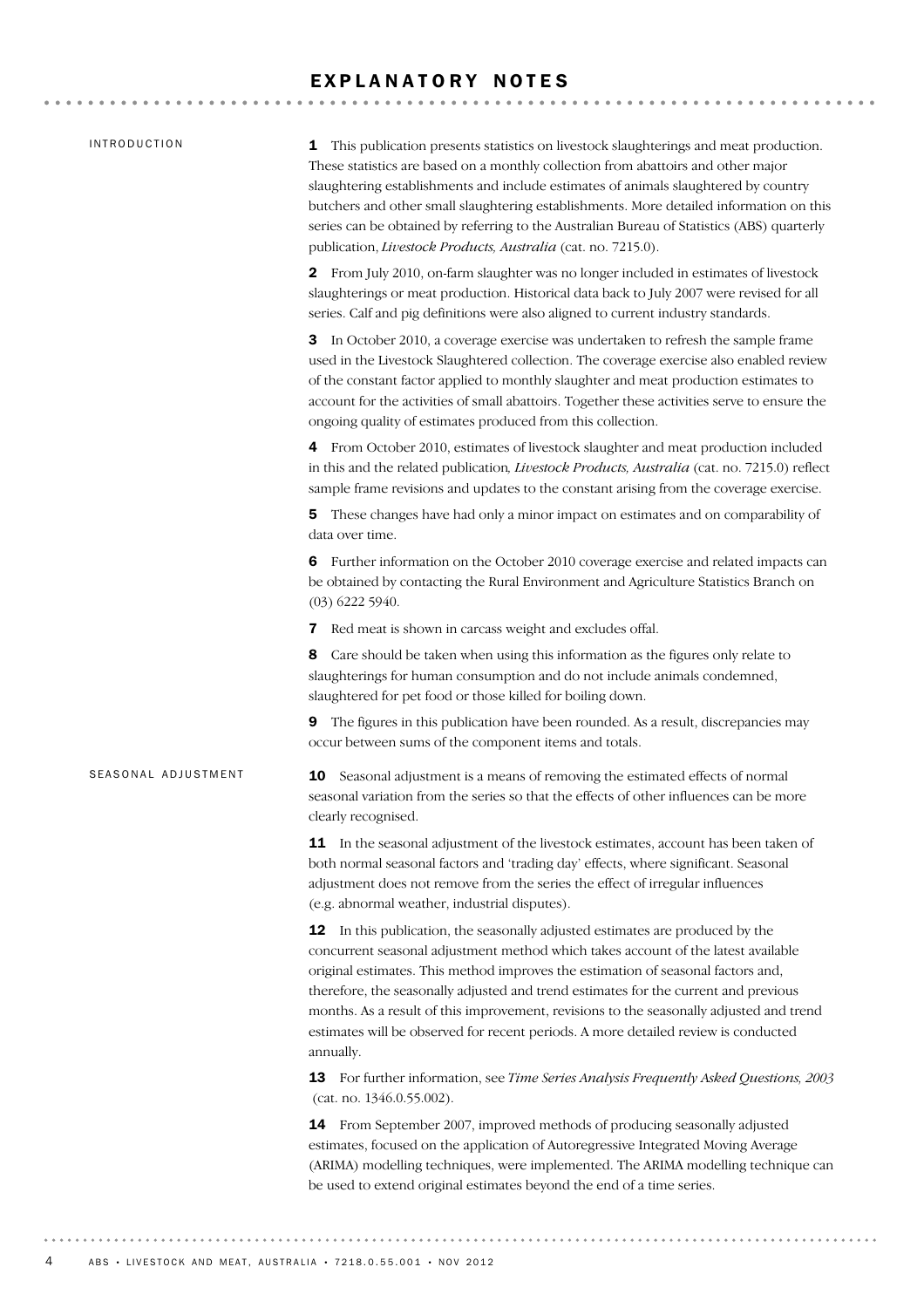## E X P L A N A T O R Y N O T E S *continued*

| SEASONAL ADJUSTMENT<br>continued | <b>15</b> For further information on ARIMA modelling, see the feature article 'Use of ARIMA<br>modelling to reduce revisions' in Australian Economic Indicators, Oct 2004<br>(cat. no. 1350.0).                                                                                                                                                                                                                 |
|----------------------------------|-----------------------------------------------------------------------------------------------------------------------------------------------------------------------------------------------------------------------------------------------------------------------------------------------------------------------------------------------------------------------------------------------------------------|
| TREND ESTIMATES                  | A trend estimate is obtained by reducing the irregular component from the<br>16<br>seasonally adjusted series. For monthly data, trend estimates are derived by applying a<br>13-term Henderson moving average to the seasonally adjusted series. Revisions of trend<br>estimates will occur with revisions to the original data and re-estimation of seasonal<br>factors.                                      |
|                                  | As for the seasonally adjusted state components, the state component trend<br>17<br>estimates have been produced independently and therefore may not add up to the<br>Australian group totals.                                                                                                                                                                                                                  |
|                                  | For further information, see Information Paper: A Guide to Interpreting Time Series<br>18<br>- Monitoring Trends, 2003 (cat. no. 1349.0).                                                                                                                                                                                                                                                                       |
| RELATED PUBLICATIONS             | Current publications and other products released by the ABS are listed under the<br>19<br>Statistics and Topics @ a Glance pages on the ABS website <http: www.abs.gov.au="">.<br/>The ABS also issues a daily Release Advice on the website which details products to be<br/>released in the week ahead.</http:>                                                                                               |
|                                  | Other ABS publications containing livestock data include:<br>20<br>Agricultural Commodities, Australia (cat. no. 7121.0)<br>Livestock Products, Australia (cat. no. 7215.0)<br>Value of Agricultural Commodities Produced, Australia (cat. no. 7503.0)                                                                                                                                                          |
| GENERAL ACKNOWLEDGMENT           | 21 ABS publications draw extensively on information provided freely by individuals,<br>businesses, governments and other organisations. Their continued cooperation is very<br>much appreciated. Without it, the wide range of statistics published by the ABS would<br>not be available. Information received by the ABS is treated in strict confidence as<br>required by the Census and Statistics Act 1905. |